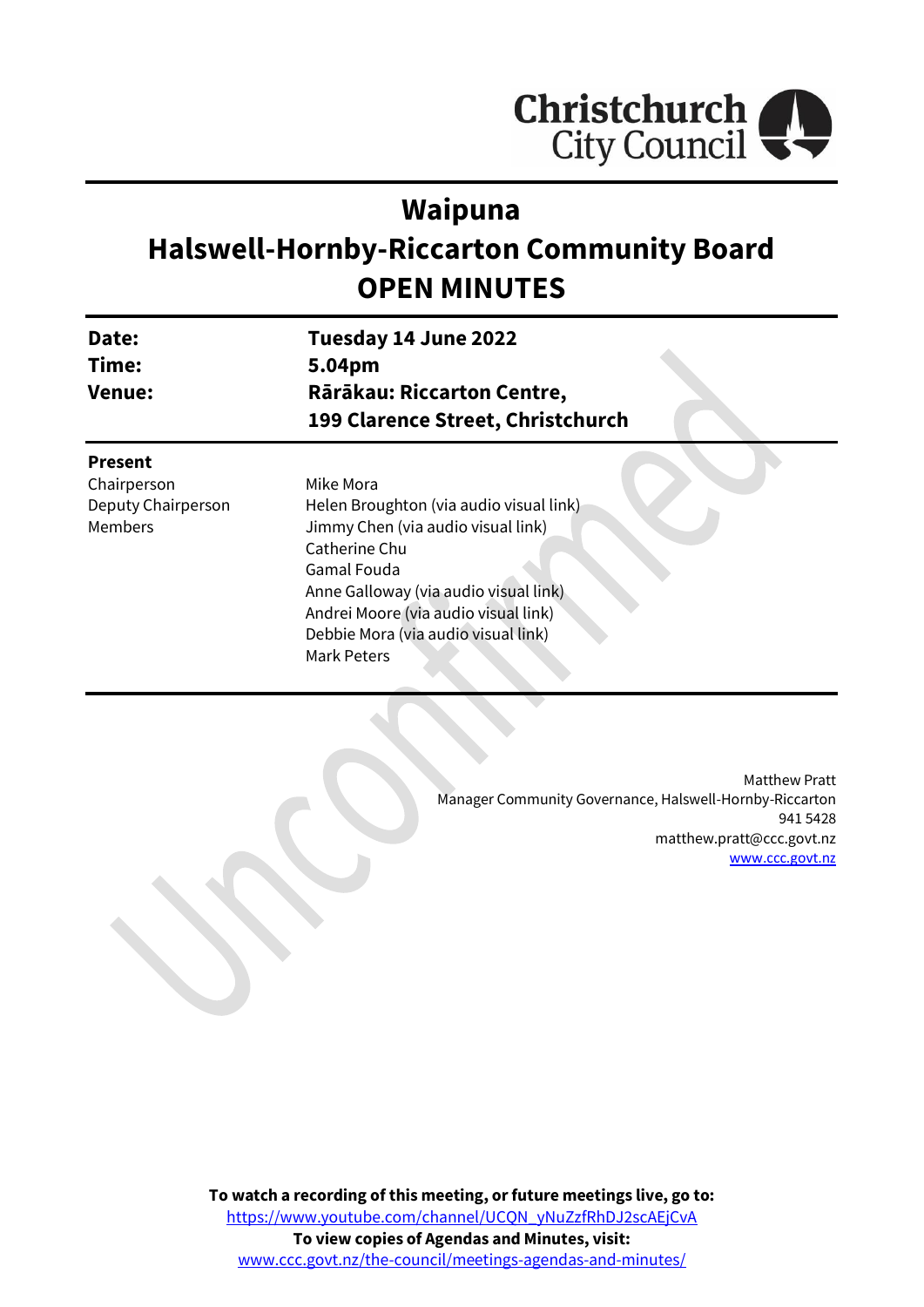

## **Part A Matters Requiring a Council Decision**

## **Part B Reports for Information**

## **Part C Decisions Under Delegation**

The Chairperson opened the meeting and notified members that the meeting was being publicly livestreamed on YouTube and that the recording would be kept online for future viewing.

The agenda was dealt with in the following order.

## **1. Apologies / Ngā Whakapāha**

## **Part C**

## **Community Board Resolved HHRB/2022/00052**

That the apology received from Catherine Chu for possible early departure, be accepted.

Mike Mora/Mark Peters **Carried**

## **2. Declarations of Interest / Ngā Whakapuaki Aronga**

#### **Part B**

There were no declarations of interest recorded.

## **3. Confirmation of Previous Minutes / Te Whakaāe o te hui o mua**

#### **Part C**

## **Community Board Resolved HHRB/2022/00053**

That the open and public excluded minutes of the Waipuna Halswell-Hornby-Riccarton Community Board meeting held on Tuesday, 31 May 2022 be confirmed.

Mark Peters/Gamal Fouda **Carried**

## **4. Public Forum / Te Huinga Whānui**

## **Part B**

## **4.1 Kurashiki wall - Halswell Quarry Park**

David Bolam-Smith, Christchurch Kurashiki Sister City Committee, addressed the Board regarding the proposed installation of an additional wall at the entrance to the Kurashiki garden at Halswell Quarry Park.

The original design for the entrance included walls either side of the pathway of the same design as the rice houses on either side of the canal in Kurashiki. A wall was installed on the right side of the path but not the left. It is now proposed to install a wall on the left to match the existing wall. The low wall will incorporate a seat and there is the opportunity to plant behind the wall.

The construction to be undertaken by a stonemason, is scheduled to take place in November 2022.

After questions from members, the Chairperson thanked Mr Bolam-Smith for his presentation.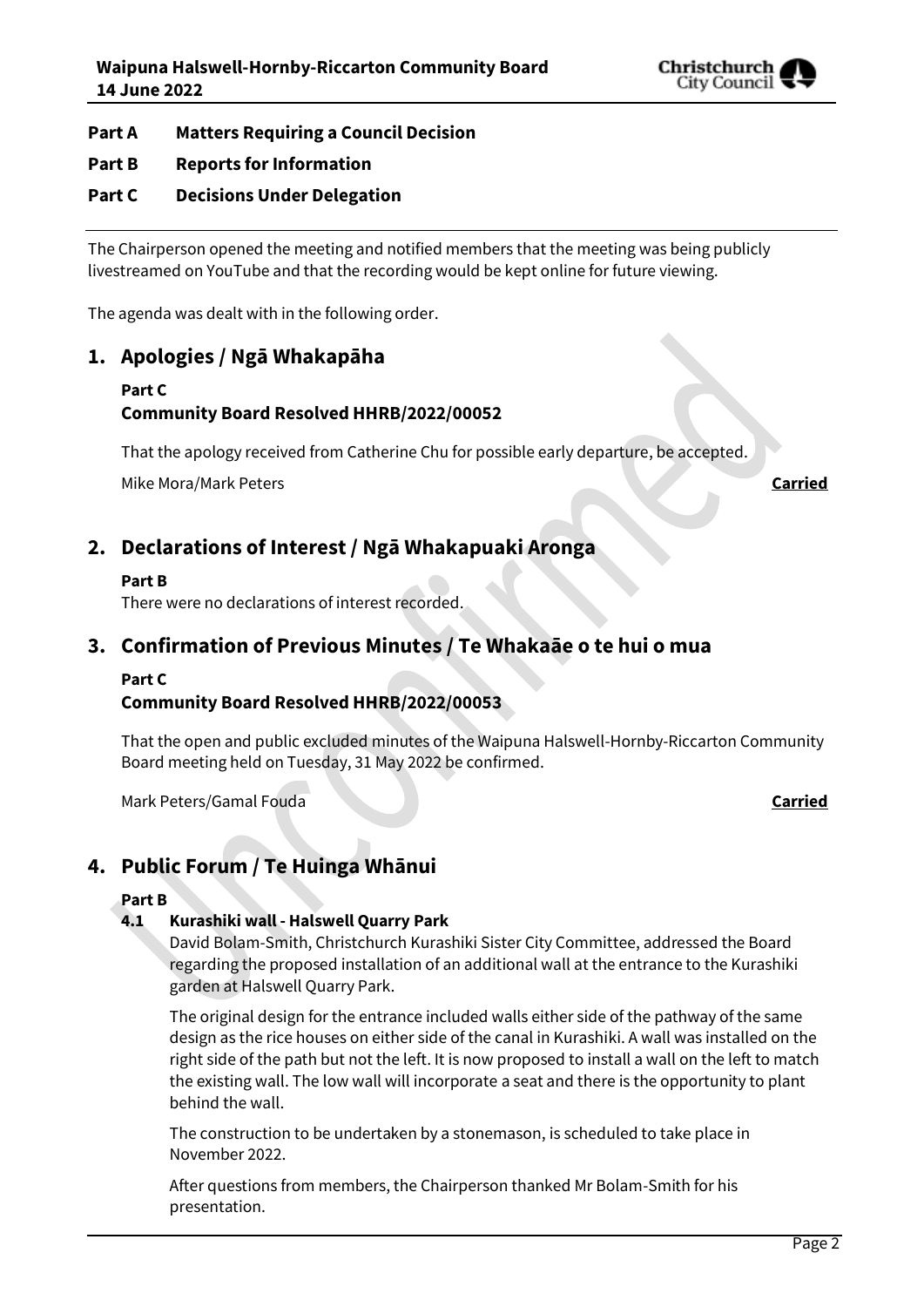

## **Attachments**

A Christchurch Kurashiki Sister City Committee - Public Forum Presentation  $\triangle^{\boxtimes}$ 

## **4.2 Brockworth Place Parking**

Mark Alexander spoke on behalf of his son who has recently purchased a property in Brockworth Place, Riccarton, regarding limited parking in the street.

Mr Alexander observed that Brockworth Place has a number of multi-unit residences with wide entrances that limit the space available for on street parking and that there seems to be a high demand for parking. He suggested that as the place is wide it could accommodate angled parking along one side to create additional parking. Mr Alexander acknowledged that angled parking can create safety issues as it necessitates vehicles reversing into the traffic lane but said he does not consider this will be an issue in Brockworth Place which is not a major thoroughfare.

After questions from members, the Chairperson thanked Mr Alexander for his presentation.

#### **Part B**

That the Waipuna Halswell-Hornby-Riccarton Community Board agreed:

1. To request staff to investigate and provide advice on the possible installation of angled parking on one side of Brockworth Place, Riccarton.

## **5. Deputations by Appointment / Ngā Huinga Whakaritenga**

## **Part B**

There were no deputations by appointment.

## **6. Presentation of Petitions / Ngā Pākikitanga**

## **Part B**

There was no presentation of petitions.

## **7. Correspondence - Templeton Residents' Association Community Board Resolved HHRB/2022/00054 (Original Officer Recommendation accepted without change)**

## **Part B**

That the Waipuna Halswell-Hornby-Riccarton Community Board:

1. Receives the correspondence from Templeton Residents' Association, acknowledging the Board's support for the Association's participation in the consenting process for the Roydon Quarry development.

Mark Peters/Jimmy Chen **Carried**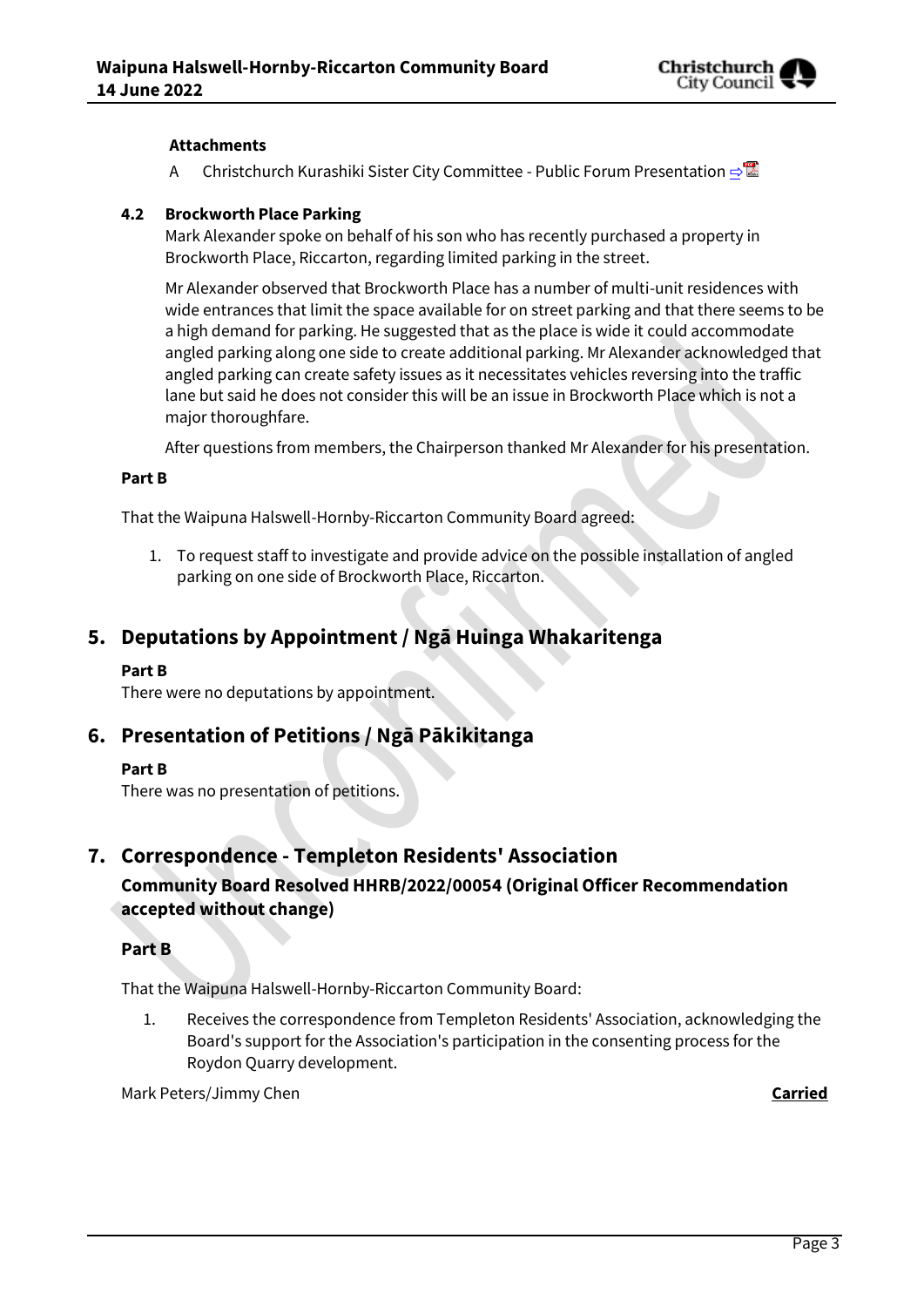

## **8. Proposed Road Names - 511 Halswell Road Community Board Resolved HHRB/2022/00055 (Original Officer Recommendations accepted without change)**

## **Part C**

That the Waipuna Halswell-Hornby-Riccarton Community Board:

- Approves the following new road and lane names for 511 Halswell Road  $1.$ (RMA/2021/3219).
	- Road 1 Jack Rogers Road a.
	- Road 2 Whites Tramway Road  $b.$
	- c. Road 3 - Thomas Rickerby Street
	- Road 4 Hiller Green Street d.
	- Road 5 River Stone Drive e.
	- f. Road 6 - Waterford Farm Road
	- Road 7 Hawley Street g.
	- Road 8 Comer Street h.
	- i. Lane 1 - Hao Lane
	- Lane 2 Pīpipi Lane j.
	- k. Lane 3 - Baker Estate Lane
	- Lane 4 Lorenzos Lane  $\mathsf{L}$
	- m. Lane 5 - Tieke Lane

Debbie Mora/Mark Peters **Carried**

**9. Waipuna Halswell-Hornby-Riccarton 2021/22 Discretionary Response Fund Applications - Church Corner Toy Library Incorporated, Riccarton Community Church Trust, Korean Society of Christchurch Incorporated, Hornby Netball Club, Smash Volleyball Club Incorporated Community Board Resolved HHRB/2022/00056 (Original Officer Recommendations accepted without change)**

## **Part C**

That the Waipuna Halswell-Hornby-Riccarton Community Board:

- $1<sup>1</sup>$ Approves a grant of \$3,000 from its 2021/22 Discretionary Response Fund to Church Corner Toy Library Incorporated towards Coordinator Wages.
- 2. Approves a grant of \$2,000 from its 2021/22 Discretionary Response Fund to Riccarton Community Church Trust towards the delivery of the 2022 Riccarton Street Party.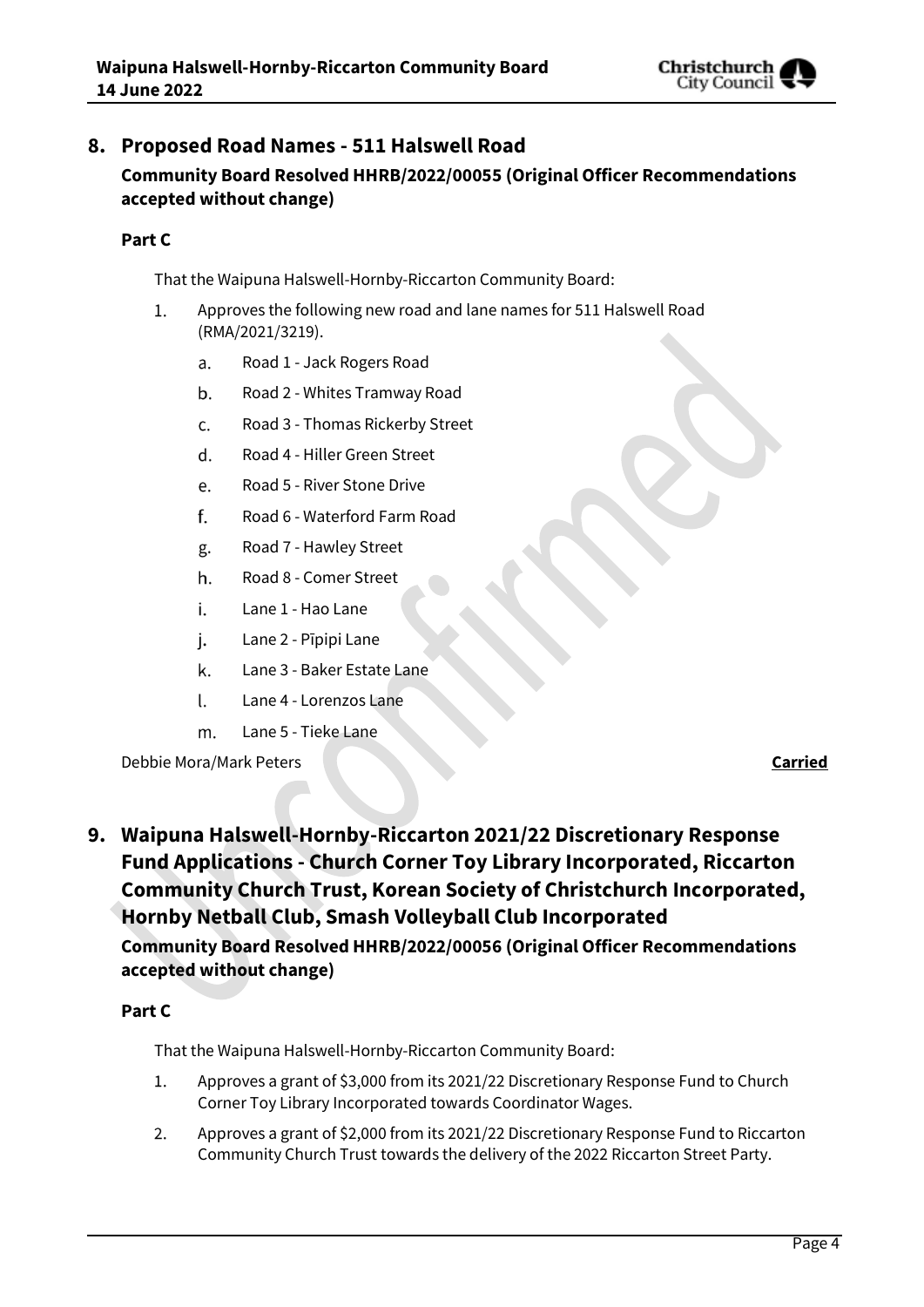

- Approves a grant of \$1,500 from its 2021/22 Discretionary Response Fund to Korean  $3.$ Society of Christchurch Incorporated towards the delivery of Chuseok (Korean Thanksgiving) 2022.
- $4.$ Approves a grant of \$800 from its 2021/22 Discretionary Response Fund to Hornby Netball Club towards netball replacement.
- 5. Approves a grant of \$500 from its 2021/22 Discretionary Response Fund to Smash Volleyball Club Incorporated towards the Smash Volleyball Club Uniforms.

Debbie Mora/Gamal Fouda **Carried**

## **10. Waipuna Halswell-Hornby-Riccarton Community Board Area Report - June 2022**

## **Officer Recommendations Ngā Tūtohu**

That the Waipuna Halswell-Hornby-Riccarton Community Board:

Receives the Waipuna Halswell-Hornby-Riccarton Community Board Area Report for 1. June 2022.

## **Community Board Resolved HHRB/2022/00057**

## **Part B**

That the Waipuna Halswell-Hornby-Riccarton Community Board:

- 1. Receives the Waipuna Halswell-Hornby-Riccarton Community Board Area Report for June 2022.
- 2. Notes that one hundred submissions were received through the Annual Plan process on the Milns/Sparks/Sutherlands Road intersection upgrades.

Catherine Chu/Mark Peters **Carried**

## **11. Elected Members' Information Exchange**

## **Part B**

Board members exchanged information on the following:

- Members and staff met with residents of Kathleen Crescent, Hornby, to discuss concerns about trees on Denton Park.
- Members attended a site visit to the new Hornby Centre to see progress and expressed appreciation to staff for arranging this, noting that future visits are also to be arranged.
- The Council will consider adoption of the 2022-23 annual plan at its meeting on 23 June 2022.
- The Council has approved an additional \$5.5 million required for the extension to Halswell Junction Road. It is anticipated that works will be completed by June 2023.
- A recent information session with local residents and key stakeholders to discuss the future phases of the Netsal development and the wider Ngā Puna Wai traffic management plan, and to meet the contractors was well received. Ngā Puna Wai was suggested as a possible venue for a future Board meeting.
- The Deans Avenue Precinct Society is in need of volunteers.
- There is ongoing concern regarding proposals for intensification in Riccarton.